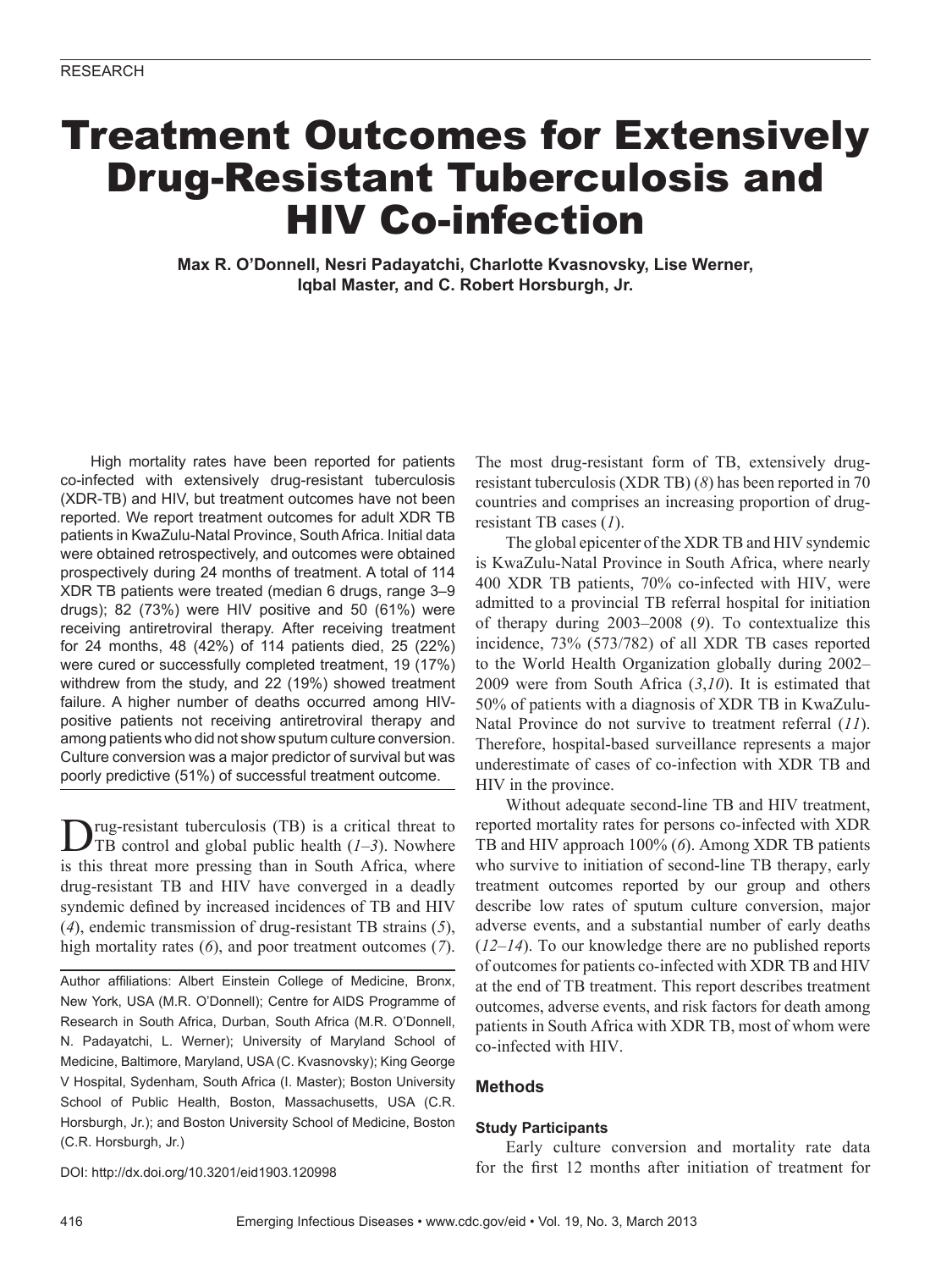XDR TB in the first 60 patients in this cohort have been reported (*12*). In brief, patients were adult (>18 years of age) XDR TB patients consecutively admitted to a public TB referral hospital in KwaZulu-Natal Province in South Africa during December 1, 2006–October 31, 2007 for initiation of treatment for XDR TB. Patients with complications and drug-resistant TB are referred to this facility at the discretion of the treating physician and are admitted depending on patient acuity and bed availability. The practice during the study period was to admit all XDR TB patients for initiation of second-line TB treatment. Eligible participants had culture-proven TB and *Mycobacterium tuberculosis* infection, and drug susceptibility testing results meeting the revised World Health Organization criteria for XDR TB (*10*). In addition, patients agreed to begin appropriate second-line and third-line anti-TB treatment. All anti-TB treatment regimens were determined by treating physicians on the basis of drug susceptibility results and adverse drug reactions. All treatment was provided through the South African public health system and directly observed therapy was provided. However, we did not assess the quality of directly observed therapy support or adherence.

## **Study Design**

Patients who met eligibility criteria were identified retrospectively, and information was collected by chart review and review of an electronic laboratory database. Information on demographics, risk factors and adverse drug reactions, and treatment outcomes were collected retrospectively. Treatment outcomes of enrolled patients were followed through December 31, 2009, to ensure that each patient had  $\geq$ 24-months of follow-up. Standard drug-resistant TB treatment outcome definitions were used to define outcome (*15*). Treatment outcomes were cure, treatment completion, death, and treatment default (*15*).

All drug-resistant TB treatment outcomes were mutually exclusive and were defined at 24 months except in the case of treatment default and death, which were defined when they occurred. Cure was defined as treatment for 24 months and >5 consecutive negative culture results in the final 12 months of treatment. Treatment completion was defined as treatment for 24 months, with clinical improvement, and negative cultures after treatment, but did not meet the definition for cure because of lack of bacteriologic results (<5 cultures performed in the final 12 months of therapy). If 1 culture was positive for TB but there was no clinical deterioration, the patient was still considered cured or that treatment was completed provided that this result was followed by  $\geq$ 3 monthly negative cultures. Treatment failure was defined as treatment for 24 months but with  $>2$  of 5 cultures in the final 12 months positive, or if any 1 of the final 3 cultures was positive for

TB, or if clinical failure was indicated by the clinician. Default was defined as treatment interrupted for  $>2$ consecutive months for any reason. Death was defined as death of a patient for any reason during treatment.

TB sputum culture conversion was defined as having  $>2$  negative consecutive sputum cultures 30 days apart after initiation of treatment. Patients may have subsequently showed reversion to a status of TB sputum culture positive. Adverse events were recorded by clinical staff. Severe adverse events were defined as events causing new hospitalization, stopping a drug in the regimen, urgent/emergent treatment, or death (*16*). In addition, electrolyte abnormalities (potassium level <2.5 mmol/L or magnesium level  $\leq 1.5$  mmol/L) attributed to medication use, were considered to be severe adverse events. The study protocol was approved by the Biomedical Research Ethics Committee of the University of KwaZulu-Natal and the Institutional Review Board of Boston University Medical Center.

## **Drug Susceptibility Testing**

Drug susceptibility testing for first-line and secondline drugs was performed at the provincial TB referral laboratory in Durban, South Africa. Culture positivity was determined by using the BACTEC MGIT 960 fluorometric system (Becton Dickinson Diagnostics, Sparks, MD, USA). Drug susceptibility testing for isoniazid, rifampin, ethambutol, streptomycin, ethionamide, ofloxacin, and kanamycin was performed by using the modified proportional growth method on 7H11 agar according to standard techniques (*17*,*18*). Drug susceptibility testing for capreomycin, *p*-aminosalacylic acid (PAS), terizidone, cycloserine, and pyrazinamide was not available during the study period because of technical and resource availability issues. Sputum samples for culture were routinely obtained on a monthly basis.

#### **Statistical Analysis**

All participants in the study were included in an analysis of risk factors for survival and unfavorable treatment outcome. For the survival analysis, we included all patients who died, even if they defaulted before death, as deaths. For the unfavorable treatment outcome analysis, unfavorable treatment outcome included death, treatment failure, and default. Successful treatment outcome included cure and treatment completion. Cox proportional hazards models were used to estimate hazard ratios (HRs) and 95% CIs. Significant variables or variables that caused  $>10\%$  change in the bivariate HR were included in the multivariate model. We calculated 95% CIs by using a normal approximation of the binomial distribution. The Fischer exact test or  $\chi^2$  test was used to compare categorical variables. Medians were compared by using the Wilcoxon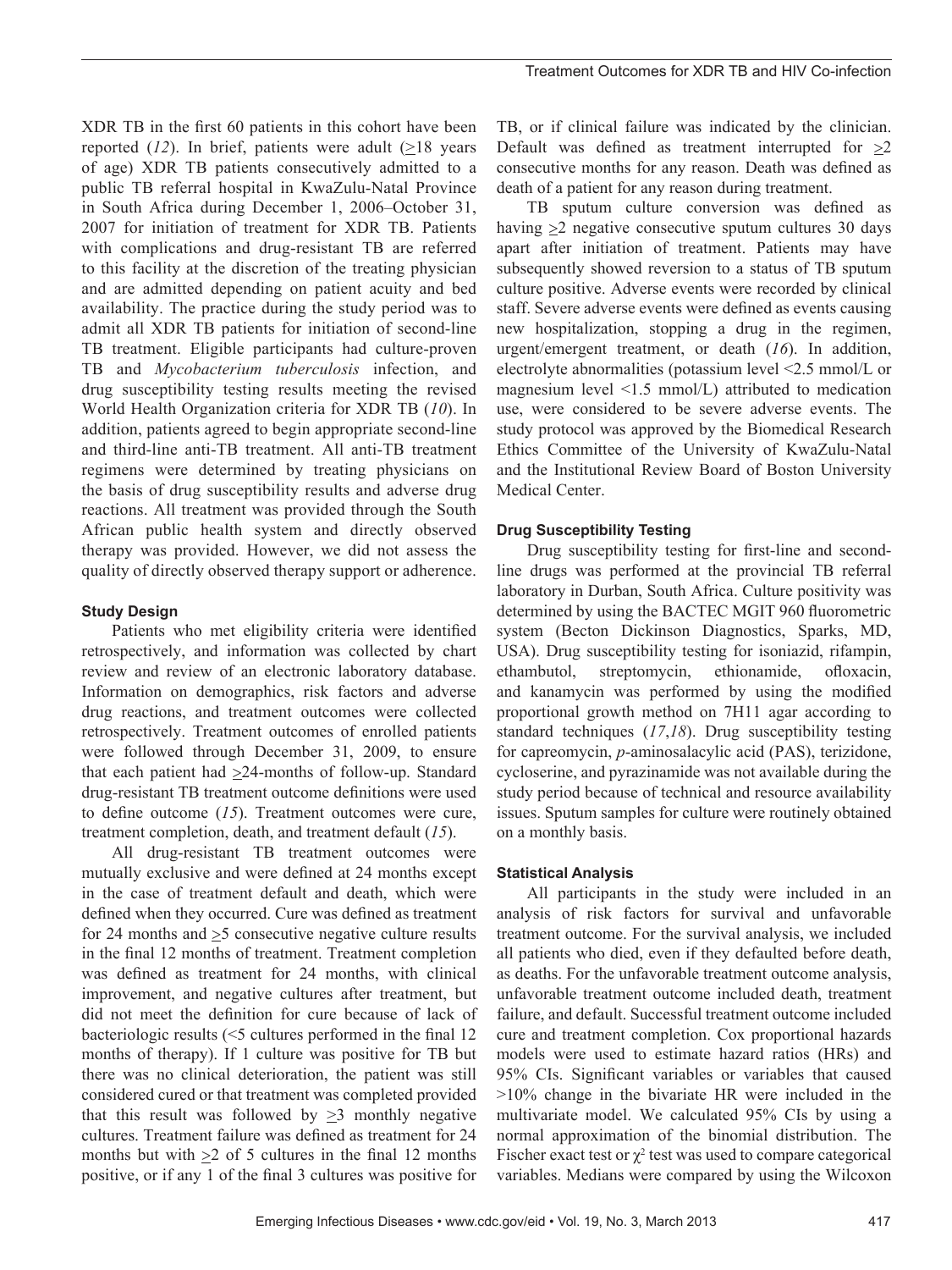Mann-Whitney U test. Kaplan-Meier survival curves for death and for time to culture conversion were calculated from time of XDR TB treatment initiation with appropriate anti-TB drugs. Participants were censored at time of default or death. The p values for survival analysis were determined by using Cox proportional hazards model adjusted for potential confounding variables, as per above. Analysis was performed by using SAS version 9.2 software (SAS Institute, Cary, NC, USA).

# **Results**

During 2006–2007, a total of 6,127 persons in KwaZulu-Natal Province were given a diagnosis of multidrug-resistant TB (MDR TB) (5,612) or XDR TB (536) (*19*). Of those 6,127 persons, 2,013 (1,771 with MDR-TB and 242 with XDR TB) were admitted to King George V Hospital for initiation of treatment during the 2-year study period (December 2006–October 2007). During this period, 130 consecutive patients with XDR TB were admitted to King George V Hospital for initiation of treatment. Four of these patients refused treatment, 2 patients had insufficient data, 6 patients died before the start of treatment, and 4 patients were <18 years of age. The remaining 114 XDR TB patients were eligible and were analyzed during the study.

The patients included in this study were transferred from 41 distinct municipalities or areas representing 9 (82%) of 11 health districts in KwaZulu-Natal Province. The most common addresses patients reported were in the Tugela Ferry catchment area (31%), metropolitan Durban (14%), and Pietermaritzburg (11%). Most (57%) patients were female patients, young (median age 35 years), and co-infected with HIV (77% with a known test result) (Table 1). Female patients were significantly younger (median age 31 years vs. 39 years;  $p<0.001$ ) and more likely to be co-infected with HIV (80% vs. 61%;  $p =$ 0.01) than male XDR TB patients. Most (81%) patients had been treated previously for TB; fewer (37%) had been previously treated for MDR-TB. Fifty (61%) of 82 patients with known HIV infection were receiving antiretroviral therapy (ART) before hospital admission or initiated ART therapy early during treatment for XDR TB with efavirenz-based regimens. A total of 42 (37%) patients showed TB sputum culture conversion during treatment. Eighteen (43%) of 42 patients who showed culture conversion subsequently showed culture reversion  $(n = 7)$ , defaulted  $(n = 7)$ , or died  $(n = 4)$ .

Patients were treated with a median of 6 drugs (interquartile range [IQR] 5–7 drugs). The most common initial regimens included capreomycin (90%), PAS (90%), pyrazinamide (92%), ethionamide (92%), ethambutol (97%), cycloserine (66%), or terizidone (30%). Moxifloxacin (1%) and leveofloxacin (0%) were not

available through the public health care system during the study period.

Adverse events during treatment occurred in 58% of patients; severe adverse events occurred in 25% of patients and were not associated with HIV status, ART, or treatment default. Within the HIV co-infected subgroup, there was an association between adverse events and death, this association was not significant by multivariate analysis. Physicians infrequently recorded a specific drug associated with the adverse event (29%): cycloserine (12%), capreomycin (8%), and PAS (4%) were the most common drugs related to adverse events. There were 8 episodes of psychosis or severe psychiatric illness attributed to cycloserine, which resulted incessation of the use of this drug. There were 4 deaths in the cohort attributed to hypokalemia or hypomagnesemia related to use of capremoycin. These events decreased over the study period as physicians empirically supplemented potassium and magnesium for patients during treatment with capreomycin.

Treatment outcomes were determined 24 months after the initiation of treatment (Table 2). All treatment outcome categories were mutually exclusive. By 24 months, 48 (42%) of 114 patients had died, 25 (22%) of 114 were either cured or completed treatment, 19 (17%) of 114 defaulted, and 22 (19%) of 114 showed treatment failure (Table 2). Kaplan-Meier survival and culture conversion curves from start of XDR TB therapy are shown in Figures 1 and 2. Deaths of patients after they defaulted  $(n = 1)$  were counted as deaths in survival analysis. HIV status was not associated with a higher mortality rate or culture conversion, but among HIVinfected XDR TB patients, receiving ART was associated with improved survival but not improved sputum culture conversion. Patients who showed culture conversion early or late during treatment had improved survival by Kaplan-Meier analysis (Figure 2, panel B).

TB culture conversion at 2 months of treatment was associated with survival by bivariate analysis (HR 5.55, 95% CI 1.75–20.0) and multivariate analysis (HR 5.0, 95% CI 1.49–16.67). Sputum culture conversion was not included as a variable in Table 3 because it is an intermediate in the causal pathway. Among all XDR TB patients, none of the included variables were associated with death (Table 3) or unfavorable treatment outcome as a composite outcome of death, treatment failure, and default. Among the subset of HIV co-infected XDR TB patients (Table 4), ART was protective against death by multivariate analysis (HR 0.46, 95% CI 0.22–0.94). When further stratified by CD 4 T-cell count/mm3 , HIV co-infected XDR TB patients with CD4 cell counts >200/mm3 who received ART had substantially lower risk for death than patients with CD4 cell counts  $\leq$ 200/mm<sup>3</sup> who were not receiving ART (HR 0.094, 95%) CI 0.007–1.22), but this result was not significant.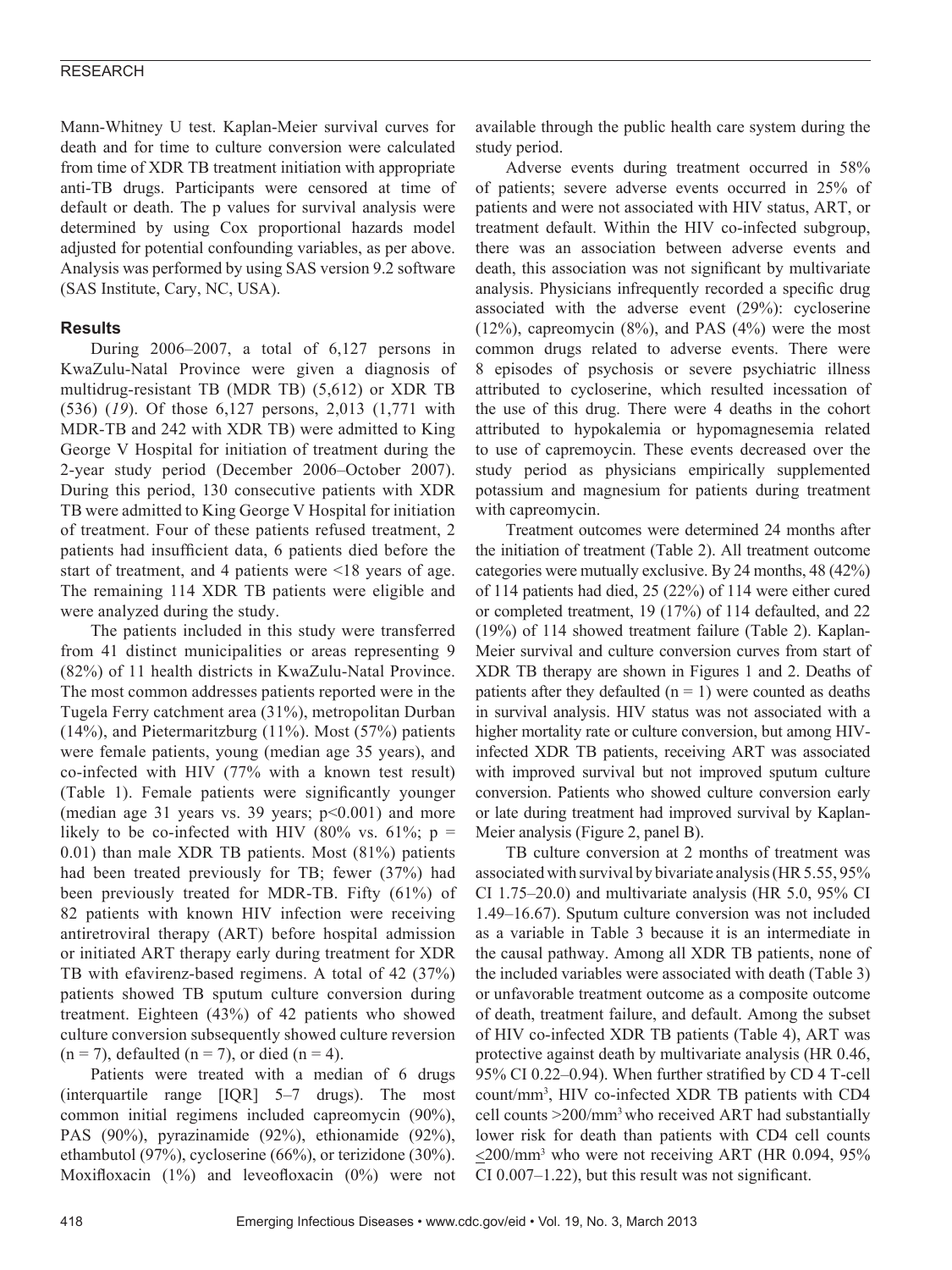| Table T. Demographic characteristics of patients with ADR TB, KWaZulu-Natal Province, South Africa |              |                                                   |                         |           |
|----------------------------------------------------------------------------------------------------|--------------|---------------------------------------------------|-------------------------|-----------|
| Characteristic                                                                                     |              | All patients, $n = 114$ Female patients, $n = 65$ | Male patients, $n = 49$ | p value   |
| Sex                                                                                                |              |                                                   |                         |           |
| M                                                                                                  | 49 (43.0)    | <b>NA</b>                                         | <b>NA</b>               | <b>NA</b> |
| F                                                                                                  | 65 (57.0)    | <b>NA</b>                                         | <b>NA</b>               | <b>NA</b> |
| Age, y                                                                                             |              |                                                   |                         |           |
| $18 - 25$                                                                                          | 16(14.0)     | 16(24.6)                                          | $\mathbf 0$             | < 0.0001  |
| $26 - 35$                                                                                          | 42 (36.8)    | 27(41.5)                                          | 15(30.6)                | < 0.0001  |
| $36 - 50$                                                                                          | 46 (40.4)    | 21(32.3)                                          | 25(51.0)                | <b>NA</b> |
| >50                                                                                                | 10(8.8)      | 1(1.5)                                            | 9(18.4)                 | МA        |
| Median age (IQR)                                                                                   | 35 (30-42)   | $31(26 - 37)$                                     | 39 (35-47)              | <b>NA</b> |
| HIV status                                                                                         |              |                                                   |                         |           |
| Positive                                                                                           | 82 (71.9)    | 52(80.0)                                          | 30(61.2)                | 0.0153    |
| Negative                                                                                           | 25(21.9)     | 8(12.3)                                           | 17(34.7)                | <b>NA</b> |
| Unknown                                                                                            | 7(6.1)       | 5(7.7)                                            | 2(4.1)                  | <b>NA</b> |
| CD4 cell count/mm <sup>3</sup> <sup>+</sup>                                                        |              |                                                   |                         |           |
| Known                                                                                              | 55 (67.1)    | 38 (73.1)                                         | 17(56.7)                | 0.1487    |
| Not determined                                                                                     | 27(32.9)     | 14(26.9)                                          | 13(43.3)                | 0.1426    |
| Median (IQR)                                                                                       | 197 (80-300) | 222 (71-316)                                      | 130 (83-254)            | <b>NA</b> |
| Receiving ART+                                                                                     |              |                                                   |                         |           |
| Yes                                                                                                | 50(61.0)     | 34(65.4)                                          | 16(53.3)                | 0.3492    |
| <b>No</b>                                                                                          | 32 (39.0)    | 18 (34.6)                                         | 14 (46.7)               | <b>NA</b> |
| Severe adverse event±                                                                              |              |                                                   |                         |           |
| Yes                                                                                                | 29(25.4)     | 29 (25.4)                                         | 12(24.5)                | 1.0000    |
| <b>No</b>                                                                                          | 85 (74.6)    | 48 (73.9)                                         | 37(75.5)                | <b>NA</b> |
| Previous TB treatment                                                                              |              |                                                   |                         |           |
| Yes                                                                                                | 92 (80.7)    | 53(81.5)                                          | 39 (79.6)               | 0.7216    |
| <b>No</b>                                                                                          | 15(13.2)     | 9(13.9)                                           | 6(12.2)                 | <b>NA</b> |
| Unknown                                                                                            | 7(6.1)       | 3(4.6)                                            | 4(8.2)                  | <b>NA</b> |
| Previous MDR TB diagnosis                                                                          |              |                                                   |                         |           |
| Yes                                                                                                | 69 (60.5)    | 41 (63.1)                                         | 28(57.1)                | 0.5649    |
| No                                                                                                 | 45 (39.5)    | 24 (36.9)                                         | 21 (42.9)               | <b>NA</b> |
| Health care worker                                                                                 |              |                                                   |                         |           |
| Yes                                                                                                | 6(5.3)       | 4(6.2)                                            | 2(4.1)                  | 0.6982    |
| No                                                                                                 | 108 (94.7)   | 61 (93.9)                                         | 47 (95.9)               | <b>NA</b> |
| Type of TB                                                                                         |              |                                                   |                         |           |
| Pulmonary                                                                                          | 103 (90.4)   | 58 (89.2)                                         | 45 (91.8)               | <b>NA</b> |
|                                                                                                    |              |                                                   |                         | <b>NA</b> |
| Extrapulmonary                                                                                     | 11(9.7)      | 7(10.8)                                           | 4(8.2)                  |           |
| Culture conversion, mos                                                                            |              |                                                   |                         |           |
| None                                                                                               | 72 (63.2)    | 40 (61.5)                                         | 32(65.3)                | 0.2523    |
| $\frac{2}{2}$                                                                                      | 16 (14.0)    | 7(10.8)                                           | 9(18.4)                 | NA        |
|                                                                                                    | 26 (22.8)    | 18 (27.7)                                         | 8(16.3)                 | <b>NA</b> |

Table 1. Demographic characteristics of patients with XDR TB, KwaZulu-Natal Province, South Africa\*

\*Values are no. (%) unless otherwise indicated. XDR TB, extensively drug-resistant tuberculosis; NA, not applicable; IQR, interquartile range; ART, antiretroviral therapy; MDR TB, multidrug-resistant TB.

†Among HIV-positive patients only.

‡Resulted in changes in clinical status or electrolyte abnormalities or required change of TB treatment regimen.

§After initiation of treatment.

Although ART was protective against death among patients co-infected with XDR TB and HIV, it was not associated with sputum culture conversion. After we adjusted for age, sex, ART use, previous TB treatment, adverse drug reactions, and a baseline CD4 cell count  $\leq$ 200/mm<sup>3</sup> by using the Cox proportional hazards model, we found that ART use was not associated with culture conversion after 2 months of treatment (HR 0.90, 95% CI 0.23–3.51) or culture conversion during treatment (HR 1.13, 95% CI 0.47–2.7).

When we compared data for HIV co-infected patients hospitalized for initiation of treatment from the first period of the study (December 2006–May 2007) with data of patients hospitalized during the second period (May 2007– November 2007), we found a significant trend toward a

higher percentage receiving ART (21/43, 49% vs. 29/39, 74%, respectively;  $p = 0.02$ ). Multivariate analysis showed that HIV-negative women had higher survival rates than HIV-negative men (HR 0.08, 95% CI 0.01–0.61), Conversely, HIV-positive women had lower survival rates than HIV-positive men (HR 1.82, 95% CI 0.83–4.01), but the difference was not significant.

Data for 109 (96%) patients were analyzed from time of diagnosis. Date of XDR TB diagnosis was unknown for 5 patients. Median time between diagnosis and initiation of therapy was 101 days (IQR 68–150 days). For patients who died, median time between diagnosis and initiation of therapy was 83.5 days (IQR 64–135 days). For patients who survived, median time between diagnosis and initiation of therapy was 118 days (IQR 75.5–163.5 days).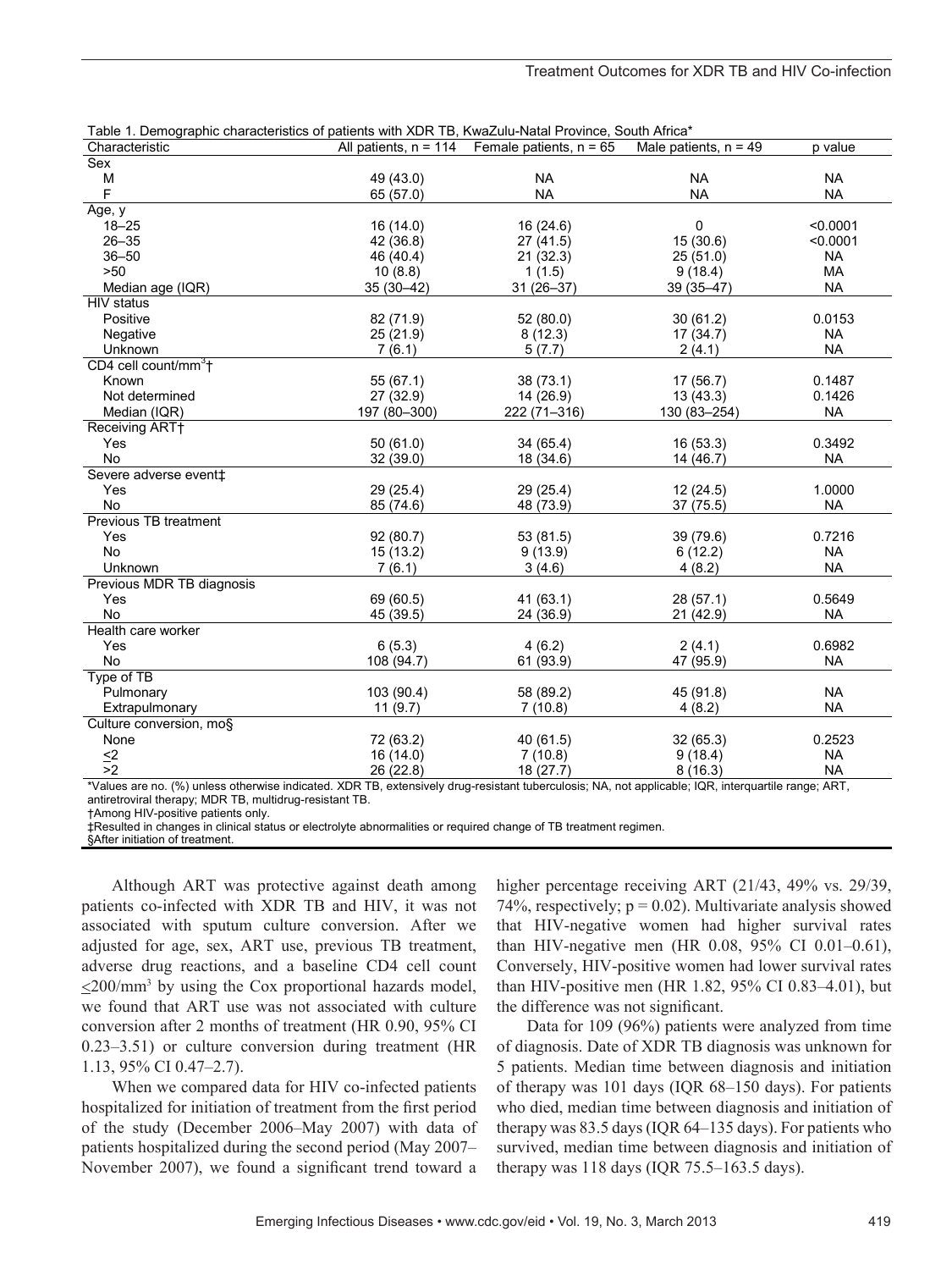| Province, South Africa*                                 |                  |  |  |  |
|---------------------------------------------------------|------------------|--|--|--|
| Treatment outcome                                       | No. (%) patients |  |  |  |
| Favorable                                               |                  |  |  |  |
| Cure                                                    | 15(3.2)          |  |  |  |
| Completed                                               | 10(8.8)          |  |  |  |
| Unfavorable                                             |                  |  |  |  |
| Defaulted*                                              | 19 (16.7)        |  |  |  |
| Failure                                                 | 22 (19.3)        |  |  |  |
| Died                                                    | 48 (42.0)        |  |  |  |
| *One patient initially defaulted and subsequently died. |                  |  |  |  |
|                                                         |                  |  |  |  |

Table 2. Twenty-four month treatment outcomes for 114 patients with extensively drug-resistant tuberculosis, KwaZulu-Natal

Time to culture conversion appeared to be an insensitive predictor of successful 24-month treatment outcome because for culture conversion at 6 months, sensitivity was only 51% (positive predictive value 85%; negative predictive value 57%) (Table 5). Culture conversion was a better predictor of survival at 24 months because for culture conversion at 6 months, sensitivity was  $92\%$  (positive predictive value = 62% and negative predictive value =  $97\%$ ) (Table 6).

#### **Discussion**

The main findings of our study were a high mortality rate (42%) and a low rate of successful treatment outcomes (22%) for XDR TB patients after completion of 24 months of treatment in a setting with a high incidence of HIV. All deaths in this cohort occurred in the first 12 months after start of treatment. Predictors of deaths in this cohort included TB-specific (TB culture conversion) and HIVspecific (ART use) factors. Consistent with findings in other studies of treatment of drug-resistant TB/HIV, HIV was not independently associated with death (*12*,*13*,*20*). Although HIV was not independently associated with death, use of ART among HIV-infected patients was associated with improved survival. Sex appeared to modify the association between death and HIV because female sex

was associated with higher survival rates among HIVnegative XDR TB patients but with higher death rates in women co-infected with HIV than in men co-infected with HIV. However, this finding was not significant in all strata. TB culture conversion was a useful predictor of survival and treatment outcome. However, it was not sufficiently sensitive in this cohort to be a surrogate for successful TB treatment outcome, given the number of patients who ultimately showed treatment failure ( $n = 7$ ), defaulted ( $n = 1$ ) 7), or died  $(n = 4)$  after TB culture conversion.

Recently, 3 large, randomized, control trials of patients with drug-susceptible TB and co-infected with HIV have been conducted that analyzed different starting points for ART (*21*–*23*). Results of these trials showed that ART started early during TB treatment was associated with improved survival and that most decreases in mortality rates were for patients with low CD4 T-cell counts. As ART use increases among patients co-infected with MDR TB and HIV in KwaZulu-Natal Province, survival among these patients will probably improve. Higher rates of TB culture conversion through more effective drug regimens, including second-generation fluoroquinolones, high-dose isoniazid, and clofazimine, may further improve survival among XDR TB patients (*24*). Complete drug susceptibility testing for all drugs used should be performed at baseline and for XDR TB patients who do not show TB culture conversion after treatment to identify baseline and emergent second-line drug resistance. Furthermore, given that many patients showed reversion to sputum cell cultures positive for TB after initial culture conversion, optimal duration of XDR TB treatment remains unclear, Thus, new regimens, including more potent antimycobacterial agents such as linezolid, TMC207, or new nitromidazoles, may further increase sputum culture conversion rates and survival (*25*,*26*).



Figure 1. Kaplan-Meier curves for A) 114 HIV-positive (dashed line) and HIV-negative (solid line) patients receiving treatment for extensively drug-resistant tuberculosis (XDR TB) (p = 0.4966); and B) 82 HIV-infected patients with XDR TB receiving (dashed line) and not receiving (solid line) antiretroviral therapy (p = 0.0330), KwaZulu-Natal Province, South Africa. p values were adjusted for sex, TB treatment history, and HIV status.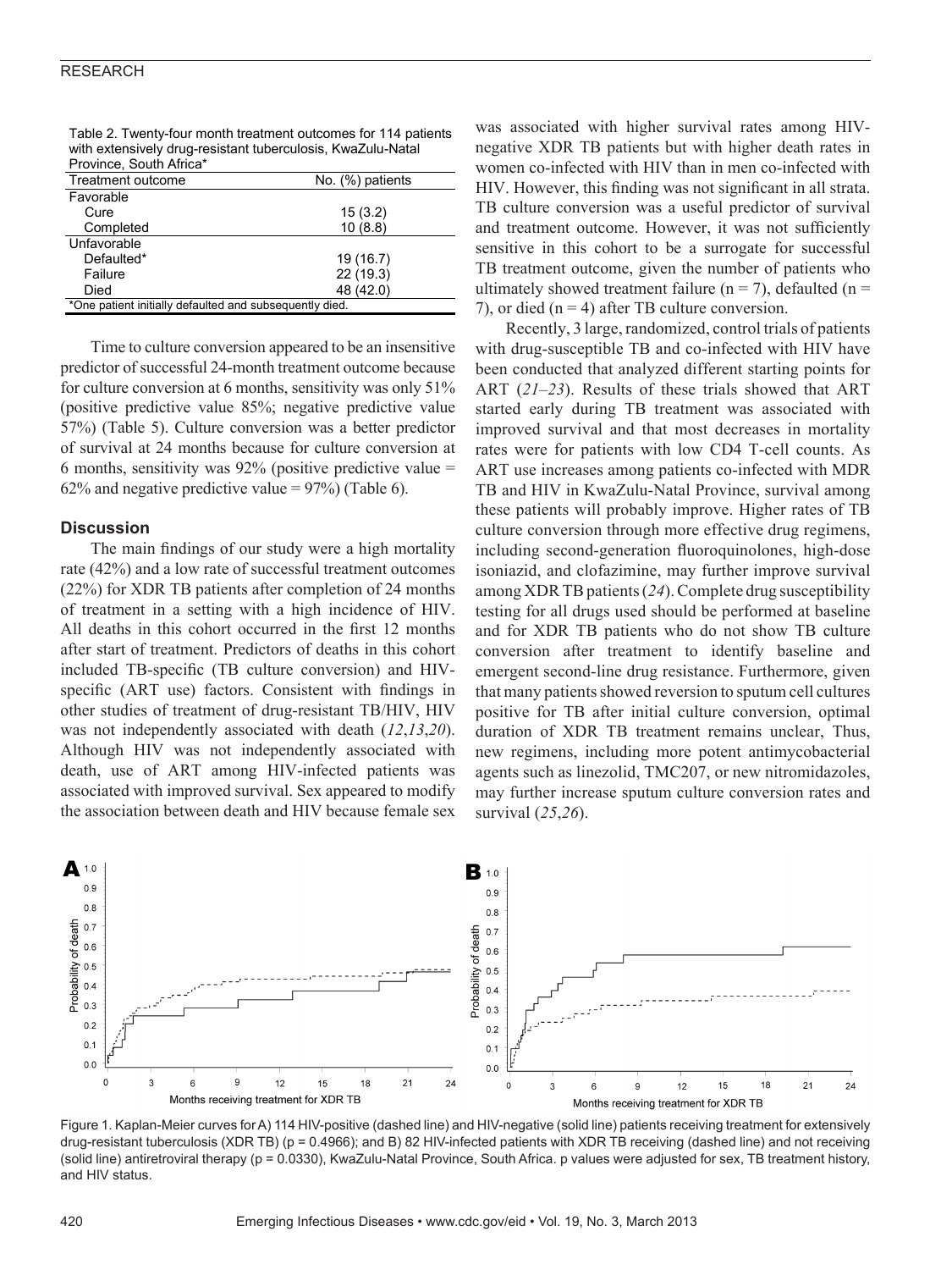

Figure 2. A) Kaplan-Meier curves for sputum culture conversion for HIV-positive (dashed line) and HIV-negative (solid line) patients with extensively drug-resistant tuberculosis (XDR TB) receiving treatment, KwaZulu-Natal Province, South Africa. Sputum culture conversion is defined as 2 consecutive monthly TB cultures with no growth after 6 weeks of incubation after initiation of treatment ( $p = 0.706$ ). p value was adjusted for age, initial smear result, and HIV status. B) Kaplan-Meier curves for patients receiving treatment for XDR TB stratified by sputum culture conversion status (p<0.0001). Solid line indicates conversion <2 months after initiation of treatment, dashed line indicates conversion >2 months after initiation of treatment, and top line with small and large dashes indicates no conversion. p values were adjusted for sex, TB treatment history, and HIV status. There was no significant difference between patients who showed culture conversion  $\leq$  months and  $\geq$  months after initiation of treatment ( $p = 0.5182$ ).

Although 4 deaths presumed secondary to capreomycinassociated electrolyte abnormalities occurred early in the study period (*12*), clinicians became more vigilant, tested serum electrolytes more often, and used empiric electrolyte supplementation. Overall, adverse effects were not associated with failure to show sputum culture conversion. Treatment adherence was an unmeasured variable that had a major causal role during treatment for XDR TB and HIV infection. Thus, determining operational methods to measure and improve adherence to ART and second-line and thirdline anti-TB drugs is critical for improving outcomes.

Co-infection with drug-resistant TB and HIV has emerged as a major syndemic in South Africa and elsewhere (*26*) and has been comprehensively reviewed (*27*), However, to our knowledge, there are only 2 published studies of early results of treatment for co-infection with XDR TB and HIV. One study, published by our group (*12*), reported low rates of culture conversion (20%) and high mortality rates (42%) after a median of 12 months of treatment for the first 60 consecutive XDR TB patients in the current cohort. The second study, published by Dheda et al. (*13*) from Western Cape Province, South Africa,

Table 3. Predictors of 49 deaths at 24 months of treatment for 114 HIV-positive and HIV-negative XDR TB patients, KwaZulu-Natal Province, South Africa\*

|                             |                        | Univariate analysis   |           | Multivariate analysist |           |
|-----------------------------|------------------------|-----------------------|-----------|------------------------|-----------|
| Predictor                   | No. died/total no. (%) | Hazard ratio (95% CI) | p value   | Hazard ratio (95% CI)  | p value   |
| Sex                         |                        |                       |           |                        |           |
| F                           | 27/65 (41.5)           | $0.88(0.50 - 1.54)$   | 0.6484    | $0.95(0.51 - 1.77)$    | 0.8611    |
| M                           | 22/49 (44.9)           | 1.0 (referent)        | NA.       | 1.0 (referent)         | <b>NA</b> |
| Age, y                      |                        |                       |           |                        |           |
| $36$                        | 25/58 (43.1)           | $1.03(0.59 - 1.80)$   | 0.9285    | <b>NA</b>              | <b>NA</b> |
| $>36$                       | 24/56 (42.9)           | 1.0 (referent)        | <b>NA</b> | <b>NA</b>              | NA        |
| Previous TB treatment‡      |                        |                       |           |                        |           |
| Yes                         | 38/92 (41.3)           | $1.47(0.53 - 4.13)$   | 0.4614    | $1.28(0.45 - 3.65)$    | 0.6391    |
| No.                         | 4/15(26.7)             | 1.0 (referent)        | <b>NA</b> | 1.0 (referent)         | <b>NA</b> |
| <b>Unknown</b>              | 7/7(100)               | NA.                   | <b>NA</b> | NA.                    | <b>NA</b> |
| Initial sputum smear result |                        |                       |           |                        |           |
| Positive                    | 30/67 (44.8)           | $1.05(0.59 - 1.86)$   | 0.8704    | <b>NA</b>              | <b>NA</b> |
| Negative                    | 19/47 (40.4)           | 1.0 (referent)        | <b>NA</b> | <b>NA</b>              | <b>NA</b> |
| HIV status‡                 |                        |                       |           |                        |           |
| Positive                    | 36/82 (43.9)           | $1.14(0.58 - 2.25)$   | 0.6971    | $1.30(0.61 - 2.78)$    | 0.4966    |
| Negative                    | 11/25 (44.0)           | 1.0 (referent)        | <b>NA</b> | 1.0 (referent)         |           |
| <b>Unknown</b>              | 2/7(28.6)              | <b>NA</b>             | <b>NA</b> | <b>NA</b>              | <b>NA</b> |
| Adverse event               |                        |                       |           |                        |           |
| Yes                         | 23/52 (44.2)           | 1.02 (0.58-1.79)      | 0.9420    | <b>NA</b>              | <b>NA</b> |
| No                          | 26/62 (41.9)           | 1.0 (referent)        | <b>NA</b> | <b>NA</b>              | <b>NA</b> |

\*XDR TB, extensively drug-resistant tuberculosis; NA, not applicable.

†Significant variables or variables that caused >10% change in the bivariate hazard ratio were included in the multivariate model.

‡Patients whose HIV status or previous TB treatment history was unknown were excluded from analyses.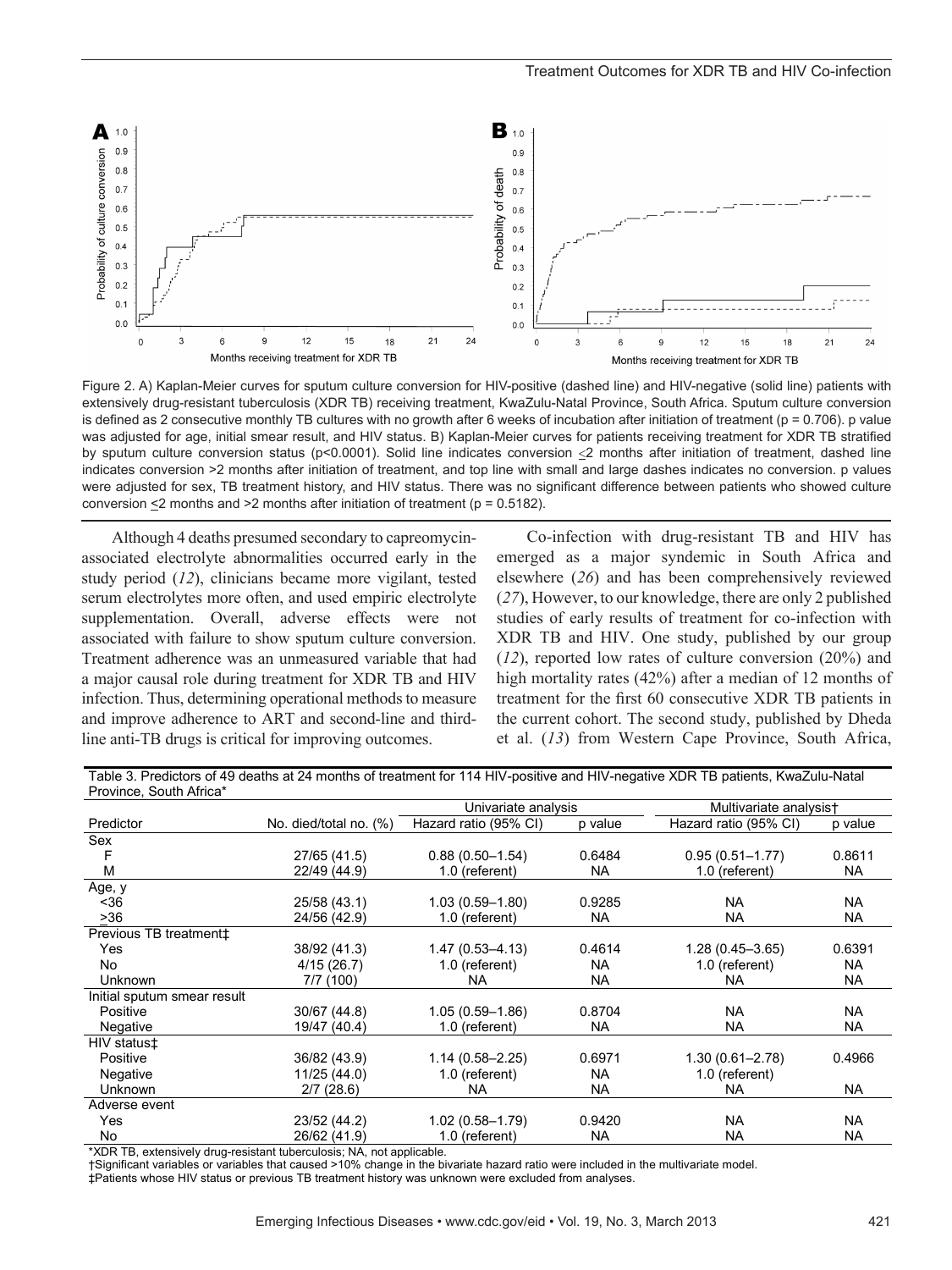|                                        |                    | Univariate analysis   |           | Multivariate analysist |           |
|----------------------------------------|--------------------|-----------------------|-----------|------------------------|-----------|
| Predictor                              | No. died/total (%) | Hazard ratio (95% CI) | p value   | Hazard ratio (95% CI)  | p value   |
| Sex                                    |                    |                       |           |                        |           |
| F                                      | 26/52 (50.0)       | $1.55(0.75 - 3.21)$   | 0.2405    | $1.82(0.83 - 4.01)$    | 0.1349    |
| М                                      | 10/30 (33.3)       | 1.0 (referent)        | <b>NA</b> | 1.0 (referent)         | NA.       |
| Age, y                                 |                    |                       |           |                        |           |
| $36$                                   | 20/45 (44.4)       | $1.05(0.55 - 2.03)$   | 0.8765    | <b>NA</b>              | <b>NA</b> |
| >36                                    | 16/37 (43.2)       | 1.0 (referent)        | <b>NA</b> | <b>NA</b>              | NA.       |
| Previous TB treatment‡                 |                    |                       |           |                        |           |
| Yes                                    | 29/66 (43.9)       | $1.68(0.51 - 5.52)$   | 0.3913    | $1.70(0.51 - 5.65)$    | 0.3865    |
| No.                                    | 3/12(25.0)         | 1.0 (referent)        | <b>NA</b> | 1.0 (referent)         | <b>NA</b> |
| Unknown                                | 4/4 (100.0)        | <b>NA</b>             | <b>NA</b> | <b>NA</b>              | NA.       |
| Initial sputum smear result            |                    |                       |           |                        |           |
| Positive                               | 22/48 (45.8)       | $1.03(0.53 - 2.01)$   | 0.9354    | <b>NA</b>              | <b>NA</b> |
| Negative                               | 14/34 (41.2)       | 1.0 (referent)        | NA.       | NA                     | NA        |
| Initial CD4 cell count/mm <sup>3</sup> |                    |                       |           |                        |           |
| $200$                                  | 13/29 (44.8)       | $1.02(0.52 - 2.02)$   | 0.9495    | <b>NA</b>              | <b>NA</b> |
| >200                                   | 23/53 (43.4)       | 1.0 (referent)        | NA.       | NA                     | NA.       |
| <b>Receiving ART</b>                   |                    |                       |           |                        |           |
| Yes                                    | 18/50 (36.0)       | $0.54(0.28 - 1.03)$   | 0.0633    | $0.46(0.22 - 0.94)$    | 0.0333    |
| No                                     | 18/32 (56.3)       | 1.0 (referent)        | NA.       | 1.0 (referent)         | NA.       |
| Adverse event                          |                    |                       |           |                        |           |
| Yes                                    | 18/35 (51.4)       | 1.43 (0.74-2.76)      | 0.2832    | $1.89(0.92 - 3.86)$    | 0.0812    |
| No                                     | 18/47 (38.3)       | 1.0 (referent)        | NA.       | 1.0 (referent)         | NA        |

Table 4. Predictors of 36 deaths at 24 months of treatment for 82 HIV-positive XDR TB patients, KwaZulu-Natal Province, South Africa\*

\*XDR TB, extensively drug-resistant tuberculosis; NA, not applicable; ART, antiretroviral therapy. †Significant variables or variables that caused >10% change in the bivariate hazard ratio were included in the multivariate model.

‡Patients whose previous TB treatment history was unknown were excluded from analyses.

reported increased mortality rates (36%) and low culture conversion rates (19%) in 174 XDR TB patients after a median follow-up period of 6.9 months after the start of treatment for co-infection with XDR TB and HIV. This cohort had lower but substantial rates of co-infection with XDR TB and HIV and similarly showed no association between HIV and mortality rates for XDR TB patients receiving treatment but a protective effect for ART. There have been several cohort studies of XDR TB in settings with low incidence of HIV, including South Korea, Europe, Peru, and the United States (*28*–*33*). Successful treatment outcomes at 24 months of treatment ranged from 28% to 60%. Only 2 cohorts from Lithuania (*32*) and the United States (*34*) included patients co-infected with HIV.

Limitations to our study included survival bias associated with an observational study at a TB referral hospital. Median time from diagnosis to initiation of treatment for XDR TB was 101 days, which did not decrease over the time of the study. A total of 50%–70% of patients with a diagnosis of MDR TB in KwaZuluNatal Province had not initiated treatment (*11*,*35*), and those who survived to study referral are probably unique because they were less immunocompromised and had a higher rate of treatment (*11*). We found no association between HIV status and survival or treatment outcome. This result probably reflects countervailing outcomes of patients who received ART and those who did not receive ART. However, this lack of association might be caused by misclassification (refusal to participate in HIV testing), or survival bias.

Because data were collected retrospectively, there were missing data for ART adherence, repeat CD4 T-cell counts, HIV RNA virus loads, adverse events, and details on ART started subsequent to inpatient hospitalization for XDR TB treatment initiation, which may have led to misclassification bias. This result would presumably bias HIV-associated variables toward the null hypothesis. The study was also limited by lack of full TB drug susceptibility testing for capreomycin, PAS, cycloserine, or terizadone to guide treatment choices. Most concerning

| Table 5. Sputum culture conversion at intervals of successful treatment for XDR TB patients. KwaZulu-Natal Province, South Africa* |                     |                         |                |                |            |            |
|------------------------------------------------------------------------------------------------------------------------------------|---------------------|-------------------------|----------------|----------------|------------|------------|
|                                                                                                                                    |                     |                         |                |                | Positive   | Negative   |
| Time from start                                                                                                                    | No. cultures        | No. cultures converted/ |                |                | predictive | predictive |
| of treatment, mo                                                                                                                   | converted/total (%) | total converted (%)     | Sensitivity, % | Specificity, % | value, %   | value, %   |
|                                                                                                                                    | 4/114(4)            | 4/42(10)                | 5              | 98             | 75         | 43         |
| 2                                                                                                                                  | 18/114 (16)         | 18/42 (43)              | 19             | 92             | 78         | 42         |
| 3                                                                                                                                  | 29/114 (25)         | 29/42 (69)              | 35             | 88             | 79         | 51         |
| 4                                                                                                                                  | 33/114 (29)         | 33/42 (79)              | 42             | 88             | 82         | 53         |
| 6                                                                                                                                  | 39/114 (34)         | 39/42 (93)              | 51             | 88             | 85         | 57         |
| 24                                                                                                                                 | 42/114 (37)         | NA                      | NA             | NA             | NA         | <b>NA</b>  |

\*XDR TB, extensively drug-resistant tuberculosis; NA, not applicable.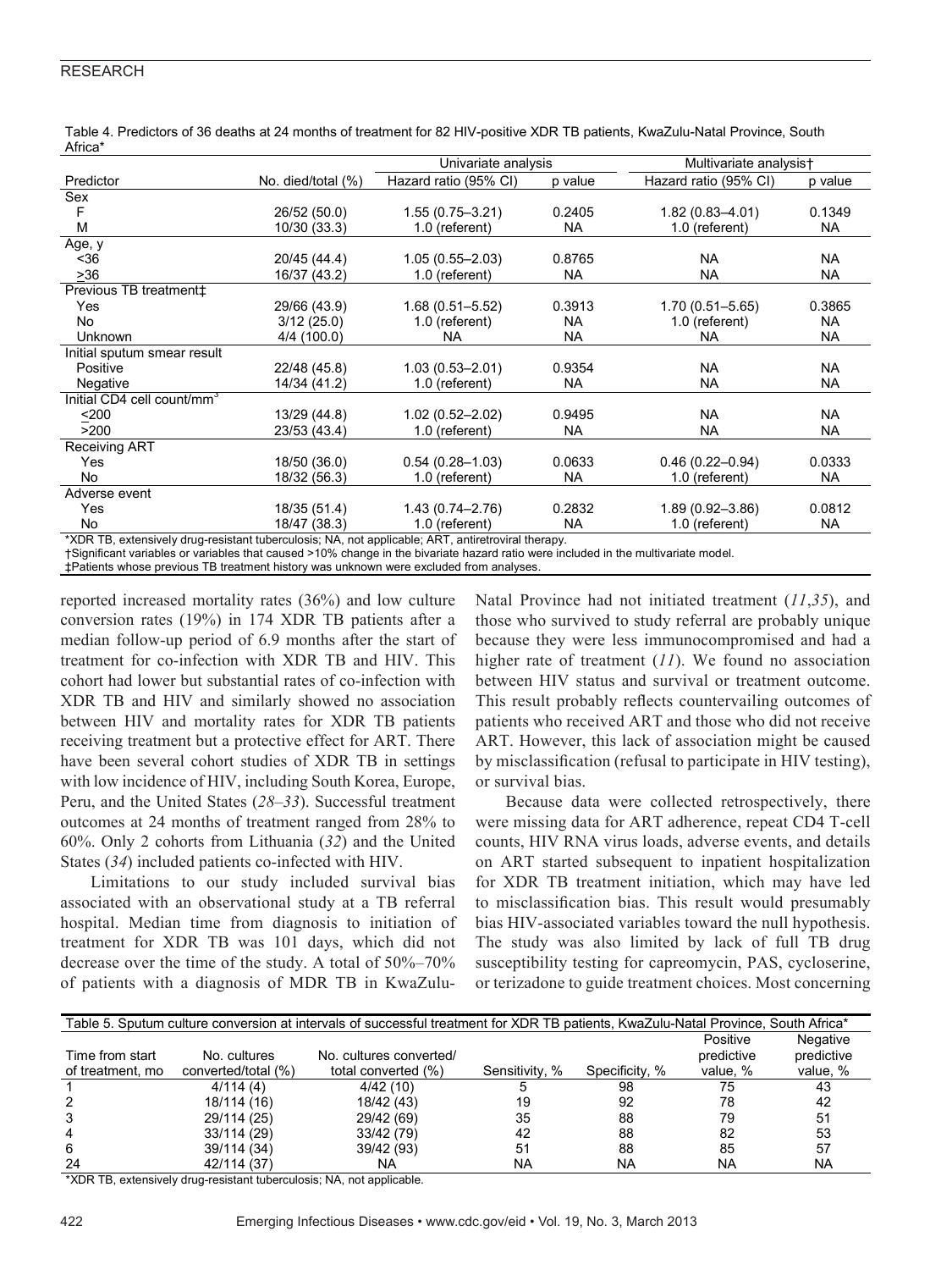| Time from start of                                                    | No. cultures         | No. cultures converted/ |                |                | Positive<br>predictive | Negative<br>predictive |  |
|-----------------------------------------------------------------------|----------------------|-------------------------|----------------|----------------|------------------------|------------------------|--|
| treatment, mo                                                         | converted /total (%) | total converted (%)     | Sensitivity, % | Specificity, % | value, %               | value, %               |  |
|                                                                       |                      |                         |                |                |                        |                        |  |
|                                                                       | 4/114(4)             | 4/42(10)                |                | 99             | 75                     | 79                     |  |
| 2                                                                     | 18/114 (16)          | 18/42 (43)              | 42             | 92             | 61                     | 84                     |  |
| 3                                                                     | 29/114 (25)          | 29/42 (69)              | 65             | 86             | 59                     | 89                     |  |
| 4                                                                     | 33/114 (29)          | 33/42 (79)              |                | 85             | 61                     | 93                     |  |
| 6                                                                     | 39/114 (34)          | 39/42 (93)              | 92             | 83             | 62                     | 97                     |  |
| 24                                                                    | 42/114 (37)          | NA                      | NA             | <b>NA</b>      | NA                     | <b>NA</b>              |  |
| *XDR TB, extensively drug-resistant tuberculosis; NA, not applicable. |                      |                         |                |                |                        |                        |  |

Table 6. Sputum culture conversion at intervals of survival for XDR TB patients, KwaZulu-Natal Province, South Africa\*

was the lack of drug-resistance data for capreomycin. In a study published subsequent to our study period, 17 of 19 *M. tuberculosis* isolates from the site of a welldescribed TB outbreak in KwaZulu-Natal Province were capreomycin resistant (*36*). Because drug susceptibility testing for capreomycin was not available, we may not have identified all cases of XDR TB. Conversely, complete drug susceptibility testing would not have necessarily led to improved regimens because the availability of secondline and third-line anti-TB drugs was limited during this period. In addition, second-generation fluoroquinolones, which may improve outcomes in XDR TB patients, were not available in the public sector for TB treatment during the study (*37,38*).

Although not addressed by our study, improvements in treatment outcomes for patients co-infected with MDR TB and HIV will require changes in HIV- and TB-related factors. For HIV, these include more rapid HIV testing for early initiation of ART, appropriate monitoring of CD4 T-cell counts, HIV virus load testing, appropriate opportunistic infection prophylaxis, and improvement in ART adherence. Although not addressed by our study, we recommend that for TB these improvements include widespread implementation of rapid diagnostics, particularly for smear-negative disease; early drug susceptibility testing for first-line and second line agents; improvement in adherence for second-line TB drugs; development of more effective anti-TB drugs and regimens; and guidance of drug selection by timely and ongoing drug susceptibility testing.

#### **Acknowledgments**

We thank the staff at King George V Hospital for making the study possible and referring patients.

M.R.O. designed the study, reviewed records, prepared the manuscript, and assisted with analysis. N.P. designed the study, and assisted with data analysis and preparation of the manuscript. C.K. assisted in designing the study, reviewing records, and preparation of the manuscript. L.W. analyzed data and assisted with preparation of the manuscript. I.M. assisted in designing the study, record review, and preparation of the manuscript. C.R.H. assisted in designing the study, analyzing data, and preparing the manuscript.

M.R.O. was supported by grants from the Global Health Center, and Institute for Clinical and Translational Research, Albert Einstein College of Medicine; and the American Thoracic Society. M.R.O. and N.P. were supported by the Centre for AIDS Programme of Research, which was established as part of a grant (Comprehensive International Program of Research on AIDS) from the National Institutes of Health.

Dr O'Donnell is an assistant professor of pulmonary medicine at the Albert Einstein College of Medicine in the Bronx, New York, and an affiliated researcher at the Centre for AIDS Programme of Research in South Africa, Durban, South Africa. His research focuses on improving treatment outcomes of drugresistant TB and HIV in South Africa through epidemiologic, clinical, and translational research.

#### **References**

- 1. World Health Organization. Global tuberculosis control: surveillance, planning, financing. Geneva: The Organization; 2011.
- 2. Dye C, Bassili A, Bierrenbach AL, Broekmans JF, Chadha VK, Glaziou P, et al. Measuring tuberculosis burden, trends and the impact of control programmes. Lancet Infect Dis. 2008;8:233–43. http://dx.doi.org/10.1016/S1473-3099(07)70291-8
- 3. Chaisson RE, Martinson N. Tuberculosis in Africa: combating an HIV-driven crisis. N Engl J Med. 2008;358:1089–92. http://dx.doi. org/10.1056/NEJMp0800809
- 4. Horsburgh CR Jr. The global problem of multidrug-resistant tuberculosis: the genie is out of the bottle. JAMA. 2000;283:2575–6. http://dx.doi.org/10.1001/jama.283.19.2575
- 5. Raviglione MC, Smith I. XDR Tuberculosis: implications for global public health. N Engl J Med. 2007;356:656–9. http://dx.doi. org/10.1056/NEJMp068273
- 6. Gandhi NR, Moll A, Sturm AW, Pawinski R, Govender T, Lalloo U, et al. Extensively drug-resistant tuberculosis as a cause of death in patients co-infected with tuberculosis and HIV in a rural area of South Africa. Lancet. 2006;368:1575–80. http://dx.doi.org/10.1016/ S0140-6736(06)69573-1
- 7. Wells CD, Cegielski JP, Nelson LJ, Laserson KF, Holtz TH, Finlay A, et al. HIV infection and multidrug resistant tuberculosis: the perfect storm. J Infect Dis. 2007;196:S86–107. http://dx.doi. org/10.1086/518665
- 8. Extensively drug-resistant tuberculosis (XDR TB): recommendations for prevention and control [in English and French]. Wkly Epidemiol Rec. 2006;81:430–2.
- 9. O'Donnell MR, Jarand J, Loveday M, Padayatchi N, Zelnick J, Werner L, et al. High incidence of hospital admissions with multidrug-resistant and extensively drug-resistant tuberculosis among South African health care workers. Ann Intern Med. 2010;153:516–22.